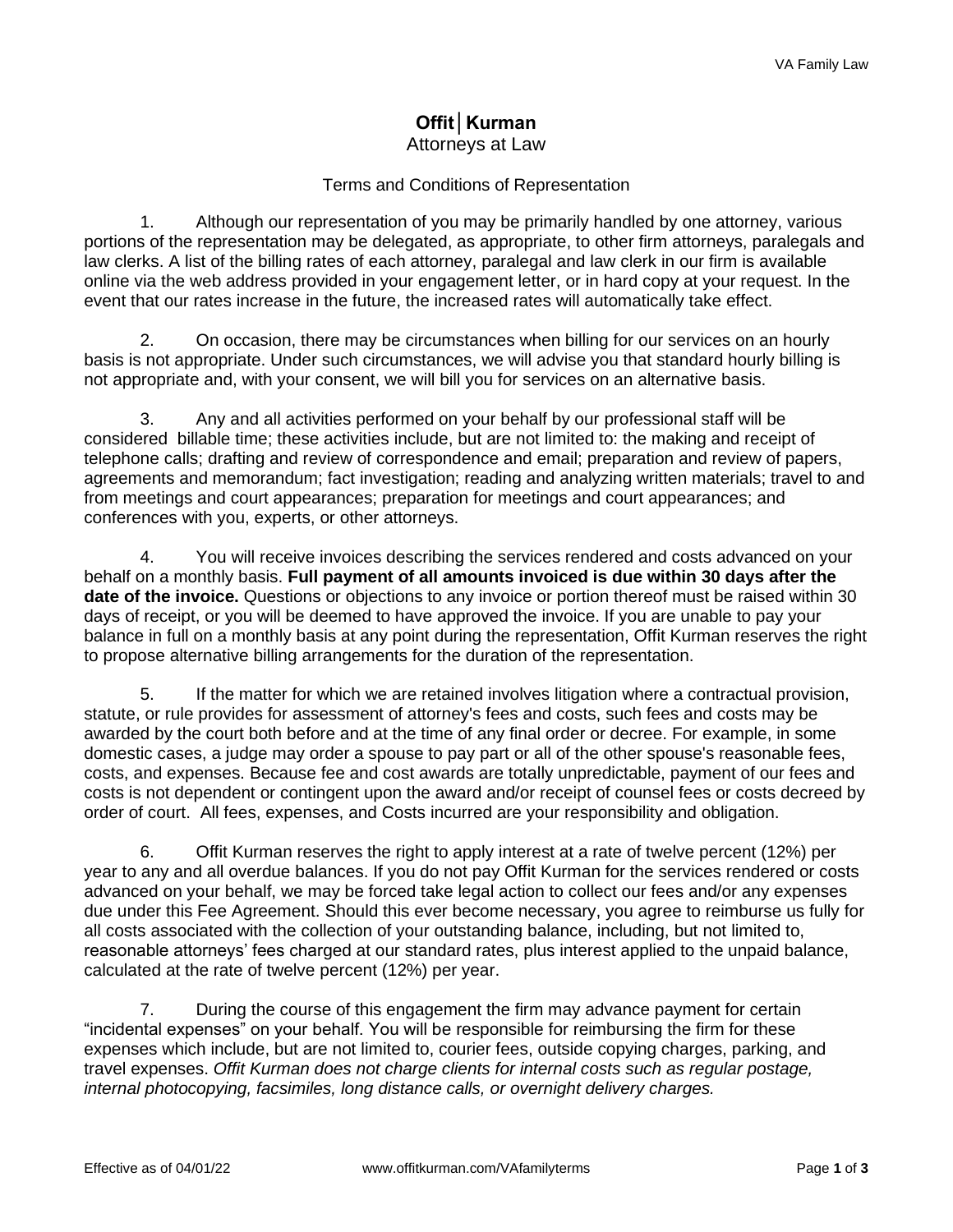8. Unless you instruct us otherwise, to the extent practicable, we will generally transmit copies of documents to you via e-mail. Document productions made and received will generally be scanned to create searchable, electronic copies of documents. If this task is to be outsourced, to the extent practical, we will provide you with an estimate. If the documents are scanned in-house, you will be charged for the time of a paralegal to scan and electronically organize the documents. We are not required to advance any costs on your behalf and we may require a deposit in addition to your retainer before incurring any such charge.

9. From time to time, you may be required to engage "outside service providers" such as process servers, expert witnesses, deposition services, or transcription services. You will be responsible for direct and timely payment of those vendors' services and associated costs. If we believe that the services of such a vendor are needed, we will discuss them with you when and if the need arises.

10. Depending upon the circumstances of an engagement, it may be beneficial for you to hire an attorney from outside of Offit Kurman to handle certain aspects of the representation due to that attorney's area of expertise, geographic location, or other characteristic that would be advantageous to your legal needs. You will be responsible for the direct and timely payment of those attorneys and associated costs. If we believe that outside counsel is needed, we will discuss it with you when and if the need arises.

11. The scope of our representation under this agreement does not include tax advice, accounting, immigration, or securities law issues. We do not advise or consider the tax aspects of any matter or any agreements reached with the adverse party, nor will we advise or consider any applicable securities law issues. With respect to any tax implications or ramifications or any matters involving immigration or securities law regarding this matter, you should specifically obtain the services of a tax accountant or tax, immigration or securities attorney.

12. BECAUSE OF THE NATURE OF LEGAL MATTERS AND PROCEEDINGS, IT IS DIFFICULT TO FORECAST THE OUTCOME OF NEGOTIATIONS OR PROCEEDINGS OR TO PREDICT WHAT THE TOTAL FEE MIGHT BE. THE ATTORNEYS AND THE FIRM MAKE NO REPRESENTATION OR GUARANTEE CONCERNING THE OUTCOME OF THE NEGOTIATIONS, PROCEEDINGS, OR MATTERS FOR WHICH WE HAVE BEEN ENGAGED, NOR WITH RESPECT TO YOUR TOTAL FEES, COSTS OR EXPENSES ARISING FROM OR RELATED TO THIS MATTER AND OUR REPRESENTATION OF YOU.

SIMILARLY, AT THE COMMENCEMENT OR DURING THE COURSE OF OUR REPRESENTATION, WE MAY EXPRESS OPINIONS OR BELIEFS CONCERNING THE LITIGATION, NEGOTIATIONS, PROCEEDINGS, OR MATTERS, VARIOUS COURSES OF ACTION AND THE RESULTS THAT MIGHT BE ANTICIPATED. ANY SUCH STATEMENT IS INTENDED TO BE AN EXPRESSION OF OPINION, BASED ONLY ON INFORMATION AVAILABLE TO US AT THE TIME, AND SHOULD NOT BE CONSTRUED AS A PROMISE OR GUARANTEE OF RESULTS OR OUTCOME. TO THE EXTENT ANY REPRESENTATION AS TO THE OUTCOME OF YOUR MATTER, OR ESTIMATE OF ATTORNEY'S FEES HAS BEEN MADE TO YOU, SUCH REPRESENTATIONS ARE MERGED HEREIN AND SUBJECT TO THE DISCLOSURE ABOVE.

13. Spoliation is the willful destruction of evidence or the failure to preserve potential evidence for another's use in pending or future litigation. By retaining Offit Kurman, you acknowledge that litigation either has been, or potentially will be, filed. You have an obligation to preserve any potential evidence that may be relevant to issues in your case. Potential evidence includes